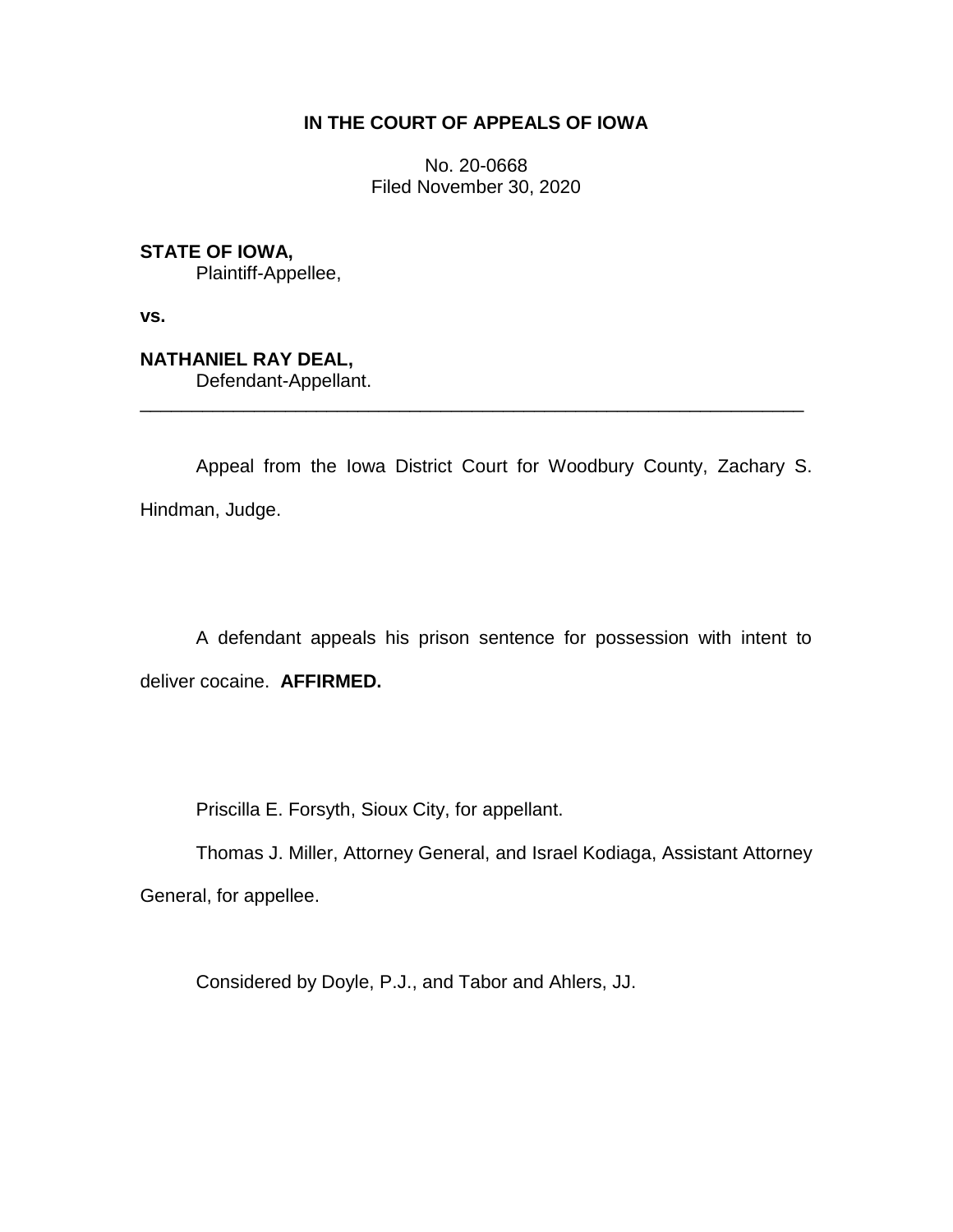## **TABOR, Judge.**

 $\overline{a}$ 

Highlighting "a history of criminal conduct" and "a history of noncompliance with correctional supervision in the community," the district court sentenced Nathaniel Deal to an indeterminate ten-year prison term for possession with intent to deliver cocaine. Deal appeals, contending the court placed too much weight on his mistakes from years ago instead of his current circumstances. Finding no abuse of discretion in the court's decision, we affirm.<sup>1</sup>

In the summer of 2018, Deal was patronizing Uncle Dave's Bar in Sioux City when police arrested him on four outstanding warrants. During the arrest, Deal dropped five bags of cocaine, each weighing about half a gram. He also possessed two bags of marijuana.

The State charged Deal with possession with intent to deliver cocaine, a class "C" felony, in violation of Iowa Code section 124.401(1)(c)(2) (2018) and possession of marijuana, third offense, an aggravated misdemeanor, in violation of section 124.401(5). In November 2019, he pleaded guilty to the felony count.<sup>2</sup> In January 2020, Deal failed to appear for his sentencing hearing. The State

<sup>&</sup>lt;sup>1</sup> To begin, Deal has good cause to appeal his sentence as required under lowa Code section 814.6(1)(a)(3) (2020). *See State v. Damme*, 944 N.W.2d 98, 103– 05 (Iowa 2020) (discussing recent statutory amendment and holding "good cause exists to appeal from a conviction following a guilty plea when the defendant challenges his or her sentence rather than the guilty plea"). We review sentences for correction of legal error. *Id.* at 103. We will reverse only if we detect "an abuse of discretion or some defect in the sentencing procedure." *Id.* An abuse occurs when the sentencing court exercised its discretion "on grounds or for reasons clearly untenable or to an extent clearly unreasonable." *State v. Pappas*, 337 N.W.2d 490, 493 (Iowa 1983).

 $2$  Deal also entered a written guilty plea to the aggravated misdemeanor and received a separate sentence on that conviction, not at issue here.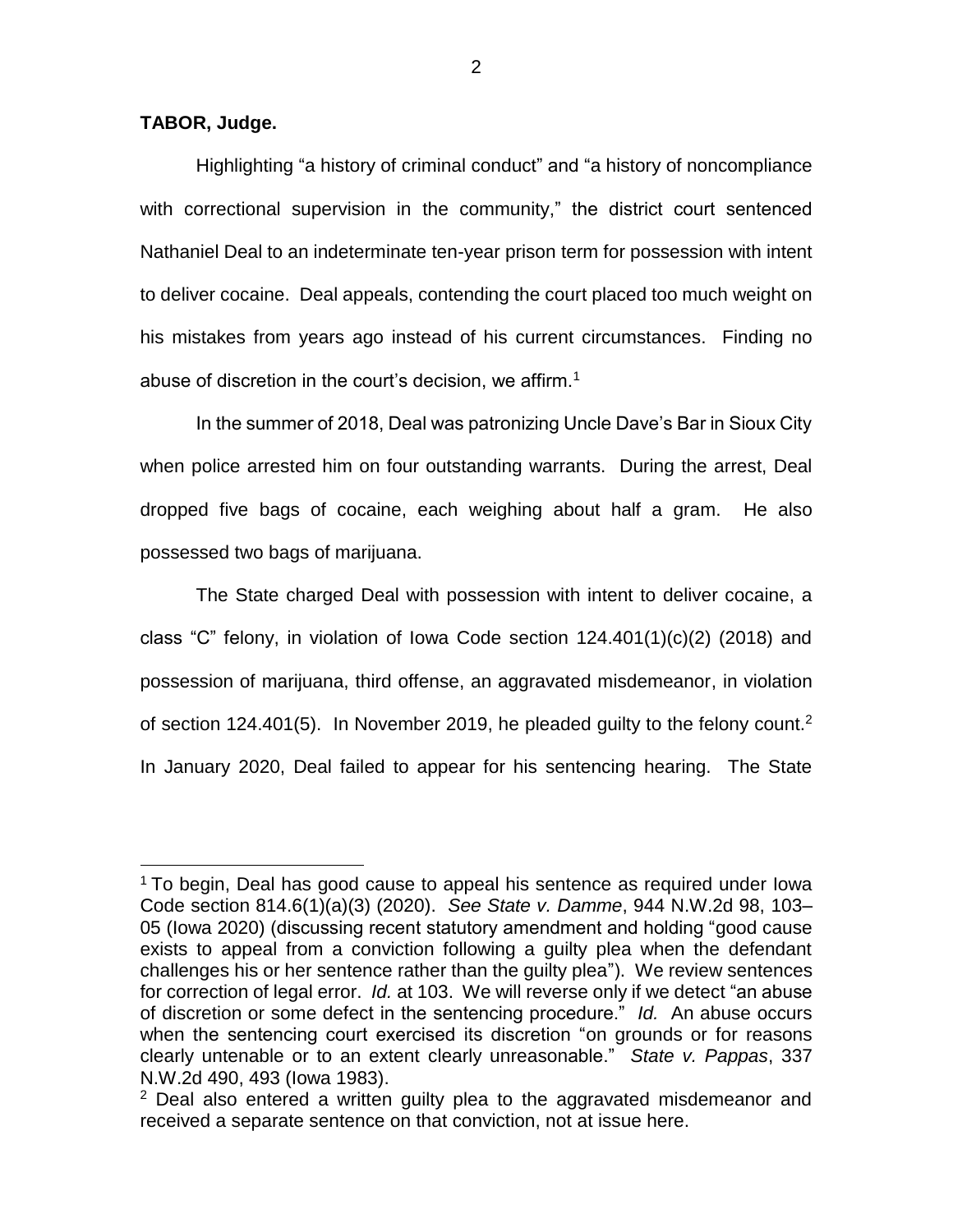charged him with failure to appeal but dismissed that charge before the rescheduled April sentencing hearing.

At that hearing, the State asked the court to impose an indeterminate ten-year prison term to match the recommendation in the presentence investigation (PSI) report. Deal asked for probation. To strengthen his request, he offered eleven letters of support. $3$  Deal also testified that he had inherited a construction business from his father, who passed away in November 2019.<sup>4</sup> Deal told the court: "[H]opefully I'm able to get out and get it going." He attributed his past probation failures to "a lot of dumb decisions" he made when he was younger. Deal told the court his outlook had changed:

[A]fter my father dying, I have no room for simple mistakes as I made in the past. I am 40 years old right now. . . . I have a daughter that's going to be a senior this year. I'm doing everything I possibly can to be a good father to the other six kids that I have. I'm just tired of running in and out of jail.

After considering Deal's statements, as well as the exhibits and counsels' recommendations, the court imposed a sentence not to exceed ten years.<sup>5</sup> The court weighed a host of sentencing factors, including "rehabilitation needs and rehabilitation propensity of the defendant, the need to protect the community from further offenses by the defendant, the defendant's age, the nature and

 $\overline{a}$ 

<sup>&</sup>lt;sup>3</sup> Many letter writers lauded Deal's community involvement, especially his commitment to coaching youth basketball.

<sup>&</sup>lt;sup>4</sup> The record is unclear as to whom Deal refers to as his father. The PSI from June 2019 reports that Deal "never knew his father as he was deceased prior to his birth." The PSI also reports that Deal had "no contact and no relationship" with his stepfather, who lived in Mississippi.

<sup>&</sup>lt;sup>5</sup> The court told Deal that for his marijuana conviction, it would impose "a concurrent term of incarceration so there won't be any additional time you will serve as a result of that."